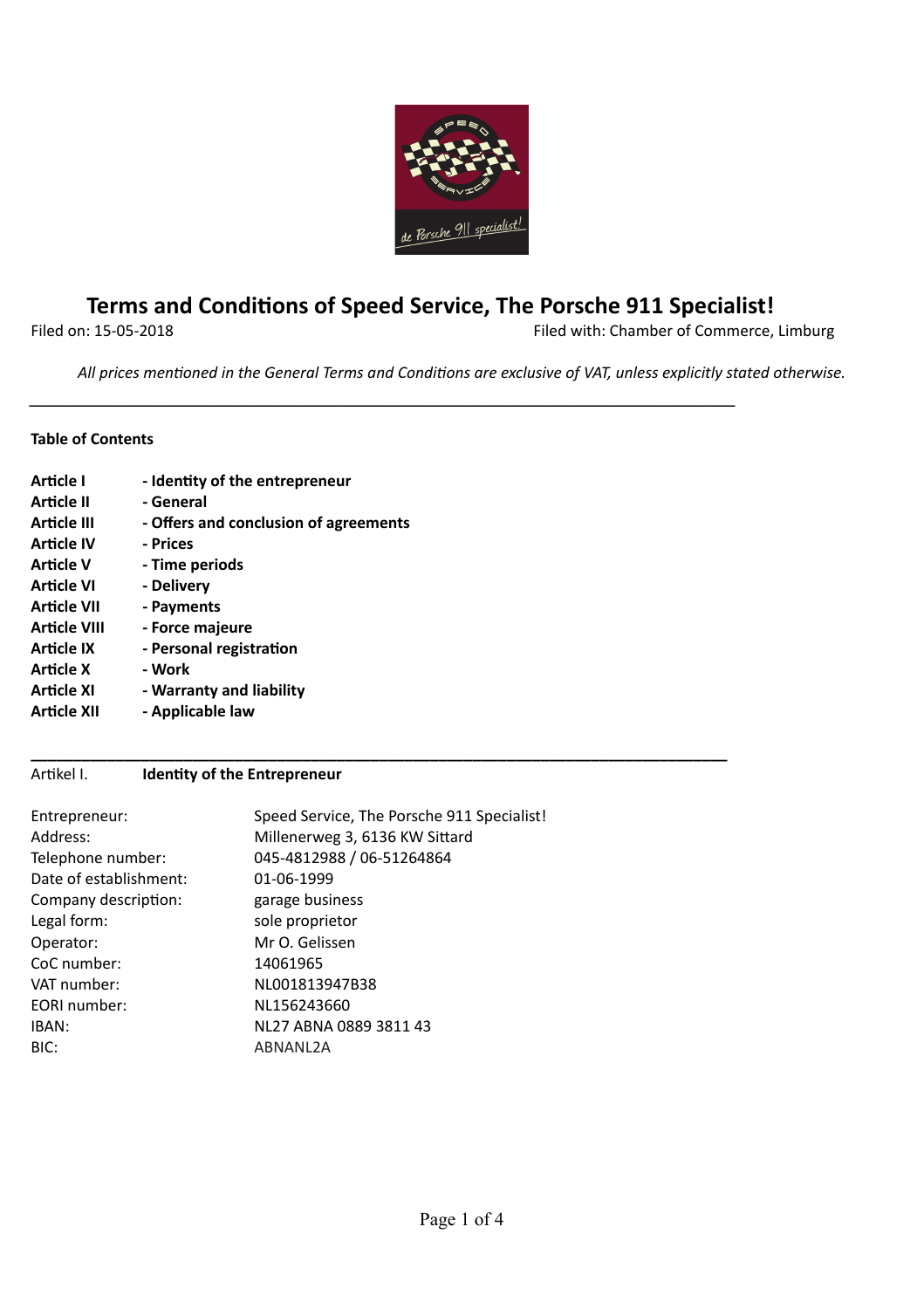## **Arkel II. General**

These General Terms & Conditions apply to all work performed and deliveries provided by Speed Service, The Porsche 911 Specialist! and to all work orders concluded with Speed Service, The Porsche 911 Specialist! concerning cars or parts thereof and other accessories.

## **Arkel III. Offers and conclusion of agreements**

- 1 All offers from Speed Service, The Porsche 911 Specialist! regarding prices/delivery times, are completely nonobligatory, indicative and non-binding, unless expressly stated otherwise in writing. Written quotes are valid for one month.
- 2 An agreement is established at the time that a work order is accepted in writing or electronically by Speed Service, The Porsche 911 Specialist!
- 3 Supplements to and/or amendments of agreements concluded, including cancellations of agreements concluded, shall only apply if and insofar as they have been laid down in writing by both parties.
- 4 In agreement, work may be included for which Speed Service, The Porsche 911 Specialist! depends on third parties. No price agreement can be made for this and therefore the prices apply as established at the time of the offer to third parties. The buyer is first informed of this before the work is carried out.
- 5 The quote may include work that can only be performed at an hourly rate. The buyer must agree a maximum amount with Speed Service, The Porsche 911 Specialist! before work commences, whereby upon achieving this amount Speed Service, The Porsche 911 Specialist! shall inform the buyer of this.
- 6 It may be necessary to first inspect the car before drawing up the final offer, if so this will be carried out at an hourly rate.

#### **Arkel IV. Prices**

- 1 Price increases of parts resulting from changes to exchange rates, shipping costs or price increases by the supplier to Speed Service, The Porsche 911 Specialist! will be passed on to the buyer, including VAT.
- 2 Changes in duties, taxes and excise which take place during the agreement will be passed on to the buyer including VAT.

#### **Arkel V. Time periods**

- 1 Stated delivery times are indicative and should never be considered as deadlines. In the event of late delivery, Speed Service, The Porsche 911 Specialist! must first be notified by written notice of default.
- 2 In agreement, a delivery period will be included, if the buyer is not able to meet all (partial) payments within this period, Speed Service, The Porsche 911 Specialist! is entitled at all times to modify or terminate the agreement.
- 3 If for any reason the agreement has been terminated, the car or parts must be collected within five days after termination of agreement, in which case all outstanding invoices must first be settled. After those five days, storage costs as mentioned in Article VI apply. 4.

#### **Arkel VI. Delivery**

- 1 All cars or parts are delivered the address of Speed Service, The Porsche 911 Specialist!.
- 2 The buyer must collect the car or parts within five days after notification of the readiness of the car, or the availability of parts to them.
- 3 Before delivery, the amounts due under the agreement must first be paid in full.
- 4 In the event cars or parts are not picked up on time, Speed Service, The Porsche 911 Specialist! is entitled to charge storage fees. This amounts to €20 per day of storage for a car, parts are charged at €5 per day.
- 5 If the buyer cannot be reached by phone or in writing (equivalent to a confirmation by e-mail), it is also applicable that five days after sending a written notice, storage costs (for both a car and parts) will be charged.
- 6 If the buyer wishes to return specially ordered parts, a 25% return fee will be charged with a minimum of €50, whereby the shipping costs applicable at the time of return will also be charged.

#### **Arkel VII. Payments**

1 Speed Service, The Porsche 911 Specialist! shall be entitled at all times to require advance payment for parts included in the agreement.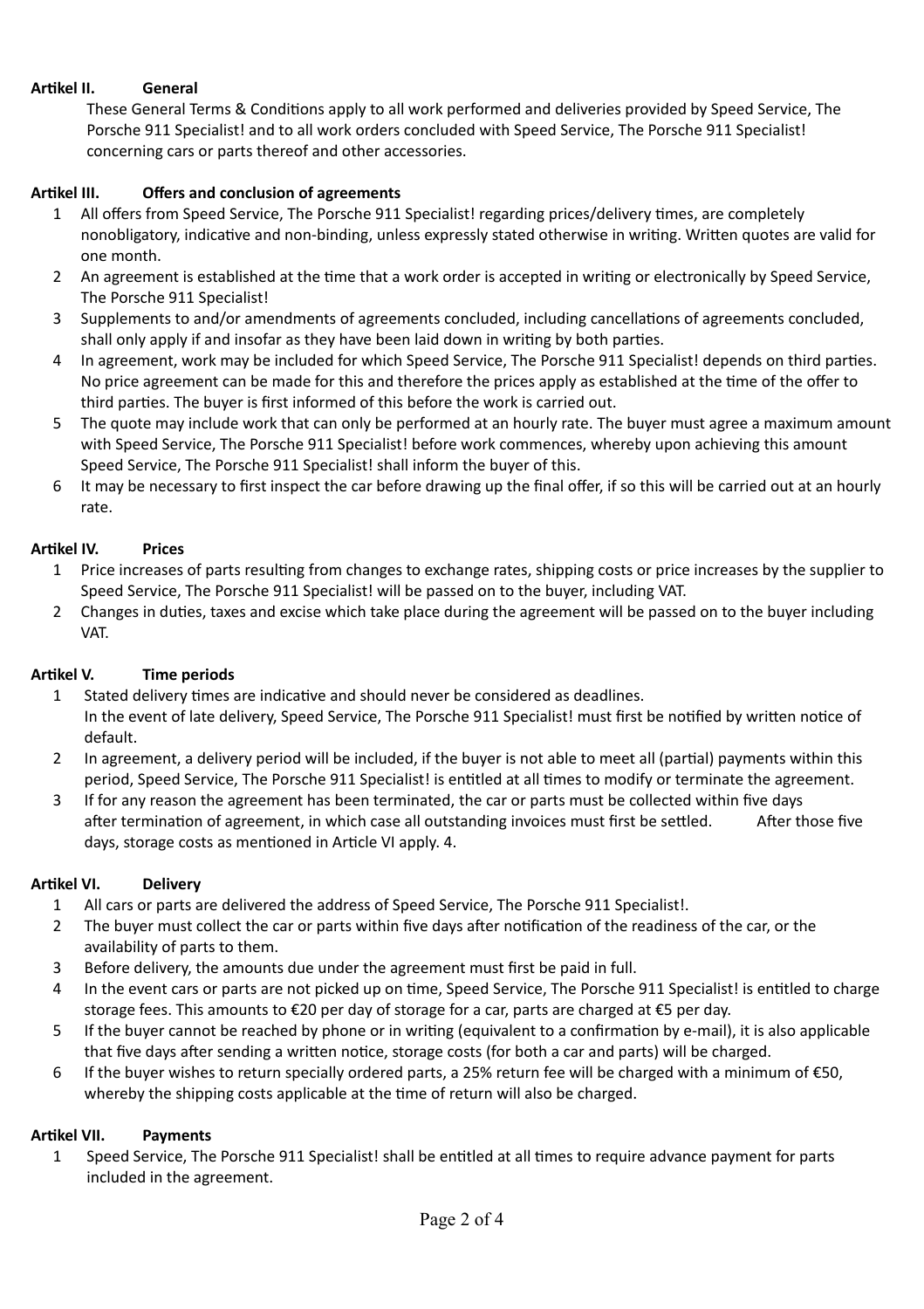- 2 A payment of 10% of the amount agreed upon in the contract must be made prior to commencement of the work.
- 3 The invoice for the advance payment must be paid before commencement of work.
- 4 Payments should be made in cash or by bank (incl. PIN). The right of set-off or suspension is excluded.
- 5 During the agreement, invoices will be sent in increments. If labour hours for €1,000 have been performed Speed Service, The Porsche 911 Specialist! will demand a payment of this within five days. If the buyer remains in default, the work will be stopped and the storage costs mentioned in Article VI will be charged.
- 6 In the event that the buyer does not meet one or more of the payment obligations on time or in full, the buyer shall be liable from the due date to pay Speed Service, The Porsche 911 Specialist! the statutory interest on all late payments per month or part of a month, with part of a month counting as a full month.
- 7 The buyer shall also owe the extrajudicial and judicial collection costs. Extrajudicial collection costs are all costs incurred by Speed Service, The Porsche 911 Specialist! to achieve collection. These costs are set at a minimum of 15% of the amount due with a minimum of €50.
- 8 If the buyer does not meet the payment obligation in time or in full, Speed Service, The Porsche 911 Specialist! has the right of lien, in addition to the right to charge storage fees. (The right that processed items can be held by the processor/contractor until obligations are met).
- 9 All products supplied by Speed Service, The Porsche 911 Specialist! remain the property of Speed Service, The Porsche 911 Specialist! until the customer has fulfilled all of the following obligations under all agreements concluded with Speed Service, The Porsche 911 Specialist!. The customer is not authorised to pledge or in any other way encumber the products falling under the retention of title.

If third parties seize the products delivered under retention of title or wish to establish or assert rights to them, the customer is obliged to notify Speed Service, The Porsche 911 Specialist! as soon as can be reasonably expected.

# **Arkel VIII. Force Majeure**

- 1 Speed Service, The Porsche 911 Specialist! shall not be bound by any obligation if Speed Service, The Porsche 911 Specialist! is prevented from doing so due to a circumstance that is not the fault of Speed Service, The Porsche 911 Specialist! (including the failure of suppliers to deliver or deliver on time to Speed Service, The Porsche 911 Specialist!).
- 2 Speed Service, The Porsche 911 Specialist! is, in the case of permanent force majeure, entitled to terminate the agreement with the buyer out of court by means of a written statement. In case of temporary force majeure, Speed Service, The Porsche 911 Specialist! is entitled to extend the time period of the agreement by the time with which the temporary force majeure applies.

# **Artikel IX.** Personal Registration

- 1 If there are any changes in the buyer's contact information including address, phone or e-mail during the term of the agreement they must immediately inform Speed Service, The Porsche 911 Specialist! after making the change.
- 2 The information provided by the customer will be included in the customer database of Speed Service, The Porsche 911 Specialist! This database also contains the data necessary for processing orders, such as order, delivery and payment data.
- 3 Speed Service, The Porsche 911 Specialist! complies with the obligations arising from the General Data Protection Regulation (GDPR). Speed Service, The Porsche 911 Specialist! will ensure that appropriate technical and organisational measures are taken to secure the customer's personal data against loss or any form of unlawful processing.

## **Arkel X. Work**

- 1 Replaced materials or materials which are no longer used when restoring the car will only be made available to the buyer if they explicitly want this and have informed Speed Service, The Porsche 911 Specialist! in advance. These materials must be picked up by buyer within one month of disassembly. If the buyer is in default,  $€5$  storage costs per day will be charged.
- 2 For warranty on the work performed, Speed Service, The Porsche 911 Specialist! applies the warranty provisions of the supplier of the assembled parts to Speed Service, The Porsche 911 Specialist!. The provisions as stated in Article XII apply to labour.
- 3 If during the work, force majeure results in additional tasks, Speed Service, The Porsche 911 Specialist! is entitled at all times to modify the agreement. The buyer will be informed first.